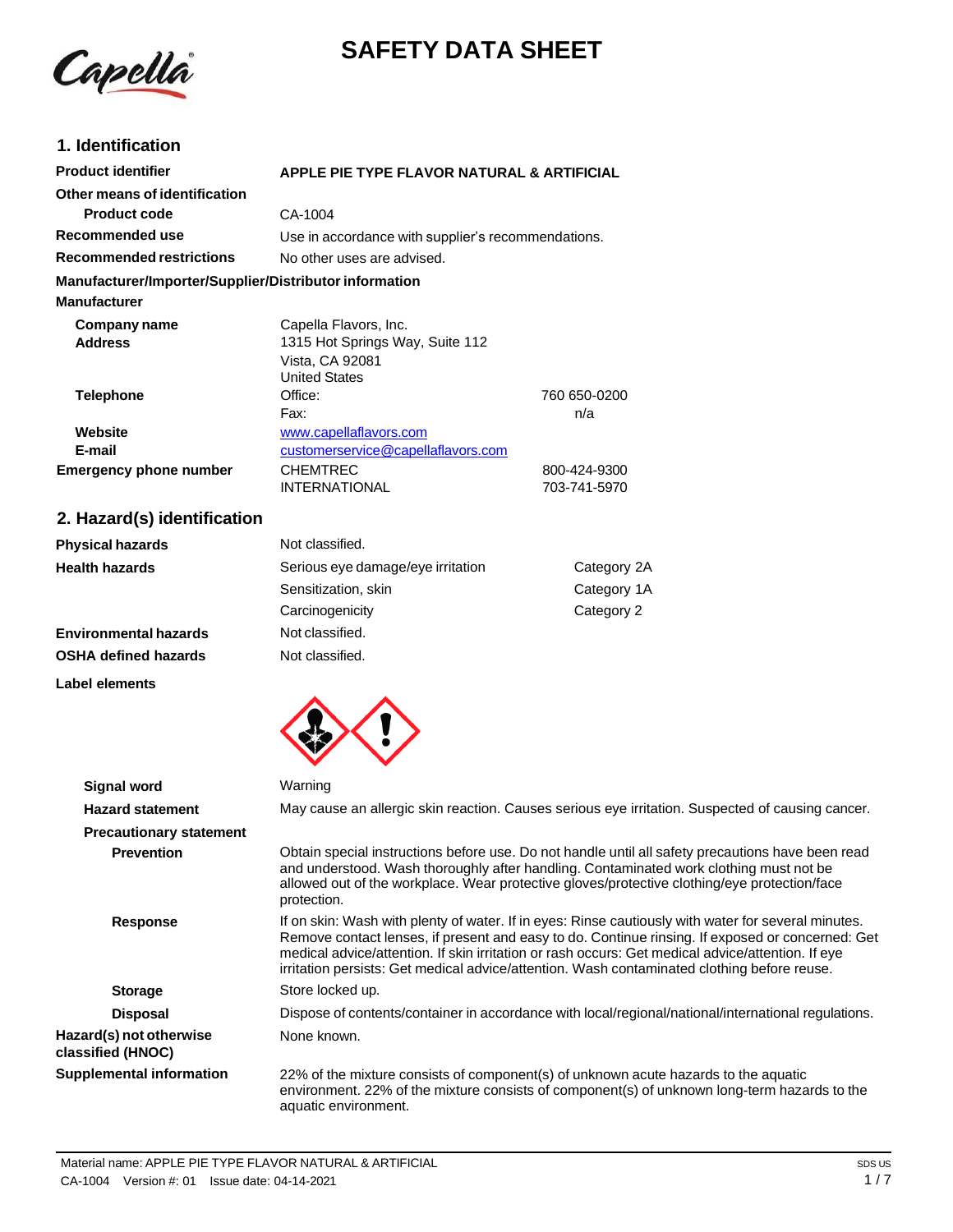# **3. Composition/information on ingredients**

### **Mixtures**

| <b>Chemical name</b>                     | Common name and synonyms | <b>CAS number</b> | %         |
|------------------------------------------|--------------------------|-------------------|-----------|
| PROPYLENE GLYCOL<br>NFI                  | <b>NOM</b>               | $57 - 55 - 6$     | $60 - 70$ |
| VANILLIN #234                            |                          | 121-33-5          | $5 - 10$  |
| <b>HEXYL ALCOHOL</b><br>#90              |                          | $111 - 27 - 3$    | $1 - < 3$ |
| CINNAMIC ALDEHYDE<br>#98                 |                          | 104-55-2          | < 1       |
| <b>FURFURAL</b>                          | #59                      | $98 - 01 - 1$     | < 0.2     |
| Other components below reportable levels |                          |                   | $20 - 30$ |

\*Designates that a specific chemical identity and/or percentage of composition has been withheld as a trade secret.

# **4. First-aid measures**

| <b>Inhalation</b>                                                            | Move to fresh air. Call a physician if symptoms develop or persist.                                                                                                                                                    |
|------------------------------------------------------------------------------|------------------------------------------------------------------------------------------------------------------------------------------------------------------------------------------------------------------------|
| <b>Skin contact</b>                                                          | Remove contaminated clothing immediately and wash skin with soap and water. In case of<br>eczema or other skin disorders: Seek medical attention and take along these instructions.                                    |
| Eye contact                                                                  | Immediately flush eyes with plenty of water for at least 15 minutes. Remove contact lenses, if<br>present and easy to do. Continue rinsing. Get medical attention if irritation develops and persists.                 |
| Ingestion                                                                    | Rinse mouth. Get medical attention if symptoms occur.                                                                                                                                                                  |
| <b>Most important</b><br>symptoms/effects, acute and<br>delayed              | Severe eye irritation. Symptoms may include stinging, tearing, redness, swelling, and blurred<br>vision. May cause an allergic skin reaction. Dermatitis. Rash.                                                        |
| Indication of immediate<br>medical attention and special<br>treatment needed | Provide general supportive measures and treat symptomatically. Keep victim under observation.<br>Symptoms may be delayed.                                                                                              |
| <b>General information</b>                                                   | IF exposed or concerned: Get medical advice/attention. Ensure that medical personnel are aware<br>of the material(s) involved, and take precautions to protect themselves. Wash contaminated<br>clothing before reuse. |
| 5. Fire-fighting measures                                                    |                                                                                                                                                                                                                        |
| Suitable extinguishing media                                                 | Alcohol resistant foam. Powder. Carbon dioxide (CO2).                                                                                                                                                                  |
| Unsuitable extinguishing<br>media                                            | Do not use water jet as an extinguisher, as this will spread the fire.                                                                                                                                                 |
| Specific hazards arising from<br>the chemical                                | During fire, gases hazardous to health may be formed.                                                                                                                                                                  |

**Special protective equipment** Self-contained breathing apparatus and full protective clothing must be worn in case of fire.

Move containers from fire area if you can do so without risk.

**Specific methods General fire hazards** Use standard firefighting procedures and consider the hazards of other involved materials. No unusual fire or explosion hazards noted.

### **6. Accidental release measures**

**and precautions for firefighters**

**Fire fighting**

**Personal precautions, protective equipment and emergency procedures**

**equipment/instructions**

Keep unnecessary personnel away. Keep people away from and upwind of spill/leak. Wear appropriate protective equipment and clothing during clean-up. Avoid breathing mist/vapors. Do not touch damaged containers or spilled material unless wearing appropriate protective clothing. Ensure adequate ventilation. Local authorities should be advised if significant spillages cannot be contained. For personal protection, see section 8 of the SDS.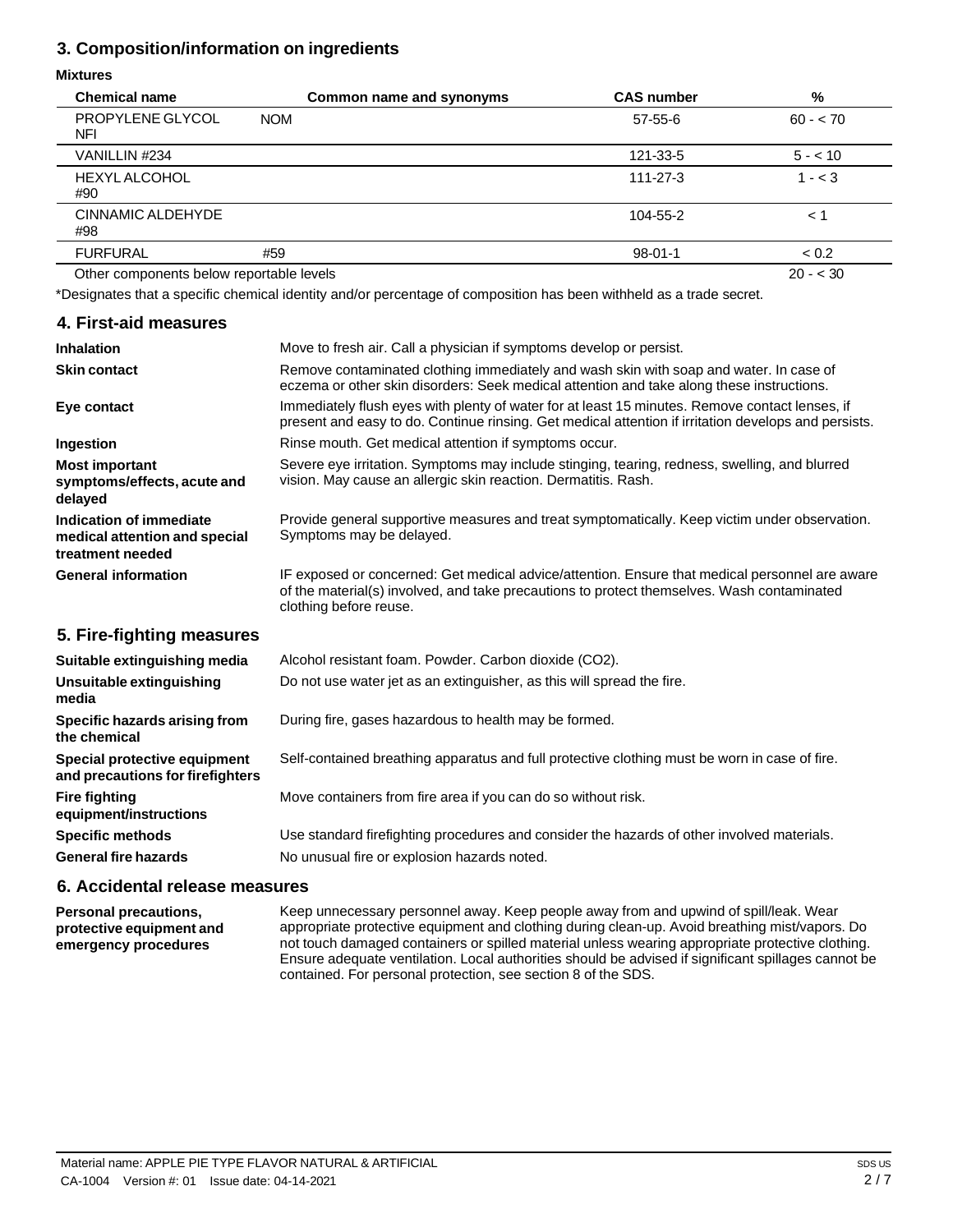| <b>Methods and materials for</b><br>containment and cleaning up | Use water spray to reduce vapors or divert vapor cloud drift.                                                                                                                                                                                                                                                                                                                                                |
|-----------------------------------------------------------------|--------------------------------------------------------------------------------------------------------------------------------------------------------------------------------------------------------------------------------------------------------------------------------------------------------------------------------------------------------------------------------------------------------------|
|                                                                 | Large Spills: Stop the flow of material, if this is without risk. Dike the spilled material, where this is<br>possible. Absorb in vermiculite, dry sand or earth and place into containers. Following product<br>recovery, flush area with water.                                                                                                                                                            |
|                                                                 | Small Spills: Wipe up with absorbent material (e.g. cloth, fleece). Clean surface thoroughly to<br>remove residual contamination.                                                                                                                                                                                                                                                                            |
|                                                                 | Never return spills to original containers for re-use. Put material in suitable, covered, labeled<br>containers. For waste disposal, see section 13 of the SDS.                                                                                                                                                                                                                                              |
| <b>Environmental precautions</b>                                | Avoid discharge into drains, water courses or onto the ground.                                                                                                                                                                                                                                                                                                                                               |
| 7. Handling and storage                                         |                                                                                                                                                                                                                                                                                                                                                                                                              |
| <b>Precautions for safe handling</b>                            | Obtain special instructions before use. Do not handle until all safety precautions have been read<br>and understood. Avoid breathing mist/vapors. Avoid contact with eyes, skin, and clothing. Avoid<br>prolonged exposure. Should be handled in closed systems, if possible. Provide adequate<br>ventilation. Wear appropriate personal protective equipment. Observe good industrial hygiene<br>practices. |
| Conditions for safe storage,<br>including any incompatibilities | Store locked up. Store in tightly closed container. Store away from incompatible materials (see<br>Section 10 of the SDS).                                                                                                                                                                                                                                                                                   |
| 8. Exposure controls/personal protection                        |                                                                                                                                                                                                                                                                                                                                                                                                              |

### **Occupational exposure limits**

The following constituents are the only constituents of the product which have a PEL, TLV or other recommended exposure limit. At this time, the other constituents have no known exposure limits.

| US. OSHA Table Z-1 Limits for Air Contaminants (29 CFR 1910.1000) |  |
|-------------------------------------------------------------------|--|
|-------------------------------------------------------------------|--|

| <b>Components</b>                                         | $\sim$ 001 m 1 apre E-1 Emms for Air Contaminants (25 Or N 15 10, 1000)<br><b>Type</b> |                                 |                           | Value                             |             |  |
|-----------------------------------------------------------|----------------------------------------------------------------------------------------|---------------------------------|---------------------------|-----------------------------------|-------------|--|
| <b>FURFURAL</b><br>#59 (CAS 98-01-1)                      | PEL                                                                                    |                                 |                           | 20 mg/m3                          |             |  |
|                                                           |                                                                                        |                                 |                           | 5 ppm                             |             |  |
| <b>US. ACGIH Threshold Limit Values</b>                   |                                                                                        |                                 |                           |                                   |             |  |
| <b>Components</b>                                         | <b>Type</b>                                                                            |                                 |                           | Value                             |             |  |
| <b>FURFURAL</b><br>#59 (CAS 98-01-1)                      | <b>TWA</b>                                                                             |                                 |                           | 2 ppm                             |             |  |
| US. Workplace Environmental Exposure Level (WEEL) Guides  |                                                                                        |                                 |                           |                                   |             |  |
| <b>Components</b>                                         | <b>Type</b>                                                                            |                                 |                           | Value                             | <b>Form</b> |  |
| <b>HEXYL ALCOHOL</b><br>#90 (CAS 111-27-3)                | <b>TWA</b>                                                                             |                                 |                           | 40 ppm                            |             |  |
| PROPYLENE GLYCOL<br>NOM NFI (CAS 57-55-6)                 | <b>TWA</b>                                                                             |                                 |                           | 10 mg/m3                          | Aerosol.    |  |
| VANILLIN #234 (CAS<br>$121 - 33 - 5$                      | <b>TWA</b>                                                                             |                                 |                           | 10 mg/m3                          |             |  |
| <b>Biological limit values</b>                            |                                                                                        |                                 |                           |                                   |             |  |
| <b>ACGIH Biological Exposure Indices</b>                  |                                                                                        |                                 |                           |                                   |             |  |
| <b>Components</b>                                         | <b>Value</b>                                                                           | <b>Determinant</b>              | <b>Specimen</b>           | <b>Sampling Time</b>              |             |  |
| <b>FURFURAL</b><br>#59 (CAS 98-01-1)                      | 200 mg/l                                                                               | Furoic acid.<br>with hydrolysis | Urine                     | $\star$                           |             |  |
| * - For sampling details, please see the source document. |                                                                                        |                                 |                           |                                   |             |  |
| <b>Exposure guidelines</b>                                |                                                                                        |                                 |                           |                                   |             |  |
| US - California OELs: Skin designation                    |                                                                                        |                                 |                           |                                   |             |  |
| <b>FURFURAL</b>                                           | #59 (CAS 98-01-1)                                                                      |                                 |                           | Can be absorbed through the skin. |             |  |
| US - Minnesota Haz Subs: Skin designation applies         |                                                                                        |                                 |                           |                                   |             |  |
| <b>FURFURAL</b>                                           | #59 (CAS 98-01-1)                                                                      |                                 | Skin designation applies. |                                   |             |  |
| US - Tennessee OELs: Skin designation                     |                                                                                        |                                 |                           |                                   |             |  |
| <b>FURFURAL</b>                                           | #59 (CAS 98-01-1)                                                                      |                                 |                           | Can be absorbed through the skin. |             |  |
| US ACGIH Threshold Limit Values: Skin designation         |                                                                                        |                                 |                           |                                   |             |  |
| <b>FURFURAL</b>                                           | #59 (CAS 98-01-1)                                                                      |                                 |                           | Can be absorbed through the skin. |             |  |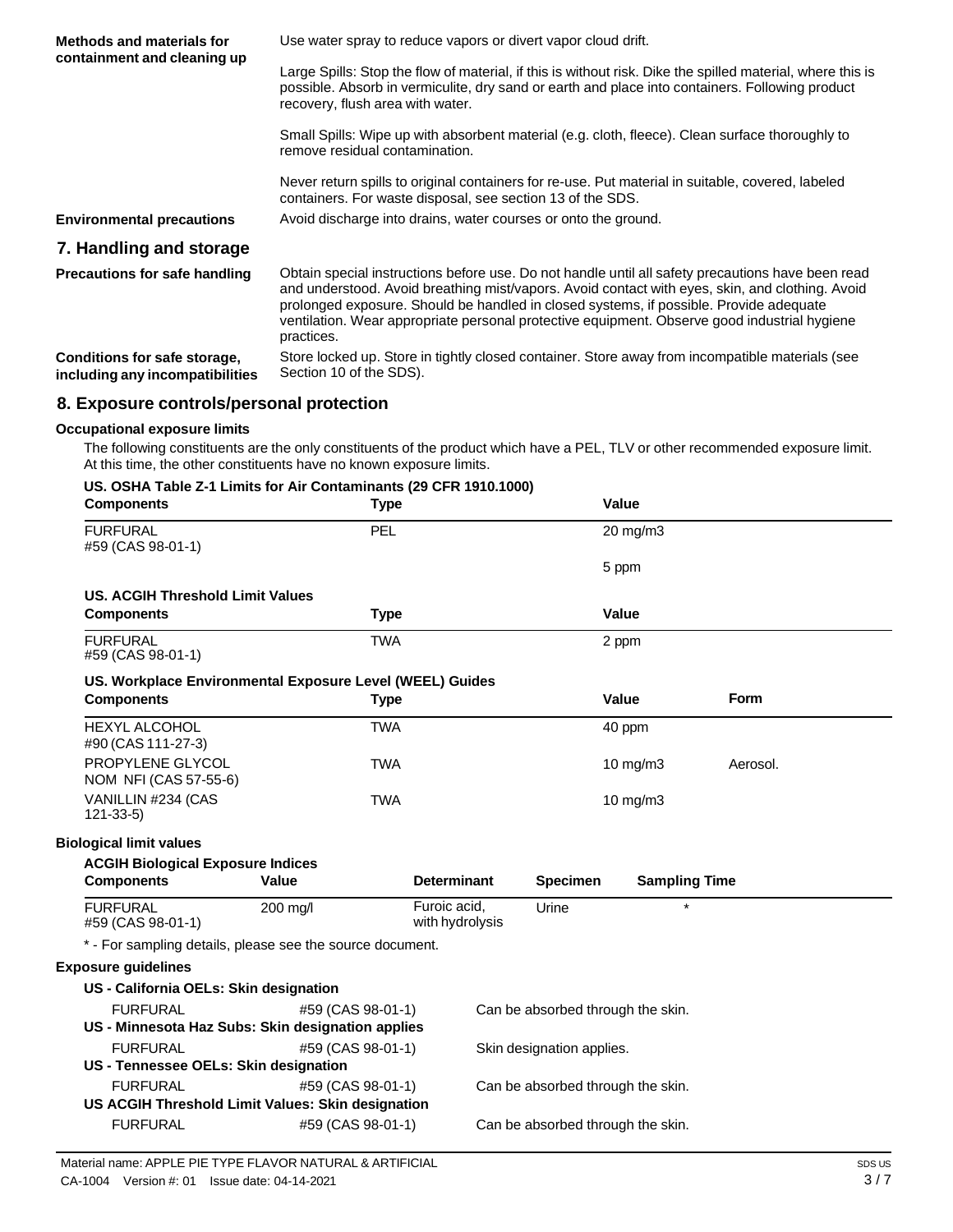|                                          | US. OSHA Table Z-1 Limits for Air Contaminants (29 CFR 1910.1000)                                                                                                                                                                                                                                                                                                                           |  |  |
|------------------------------------------|---------------------------------------------------------------------------------------------------------------------------------------------------------------------------------------------------------------------------------------------------------------------------------------------------------------------------------------------------------------------------------------------|--|--|
| <b>FURFURAL</b>                          | #59 (CAS 98-01-1)<br>Can be absorbed through the skin.                                                                                                                                                                                                                                                                                                                                      |  |  |
| Appropriate engineering<br>controls      | Good general ventilation should be used. Ventilation rates should be matched to conditions. If<br>applicable, use process enclosures, local exhaust ventilation, or other engineering controls to<br>maintain airborne levels below recommended exposure limits. If exposure limits have not been<br>established, maintain airborne levels to an acceptable level. Provide eyewash station. |  |  |
|                                          | Individual protection measures, such as personal protective equipment                                                                                                                                                                                                                                                                                                                       |  |  |
| Eye/face protection                      | Chemical respirator with organic vapor cartridge and full facepiece.                                                                                                                                                                                                                                                                                                                        |  |  |
| <b>Skin protection</b>                   |                                                                                                                                                                                                                                                                                                                                                                                             |  |  |
| <b>Hand protection</b>                   | Wear appropriate chemical resistant gloves.                                                                                                                                                                                                                                                                                                                                                 |  |  |
| <b>Other</b>                             | Wear appropriate chemical resistant clothing. Use of an impervious apron is recommended.                                                                                                                                                                                                                                                                                                    |  |  |
| <b>Respiratory protection</b>            | Chemical respirator with organic vapor cartridge and full facepiece.                                                                                                                                                                                                                                                                                                                        |  |  |
| <b>Thermal hazards</b>                   | Wear appropriate thermal protective clothing, when necessary.                                                                                                                                                                                                                                                                                                                               |  |  |
| <b>General hygiene</b><br>considerations | Observe any medical surveillance requirements. Always observe good personal hygiene<br>measures, such as washing after handling the material and before eating, drinking, and/or<br>smoking. Routinely wash work clothing and protective equipment to remove contaminants.<br>Contaminated work clothing should not be allowed out of the workplace.                                        |  |  |

# **9. Physical and chemical properties**

| Appearance                                        |                                |
|---------------------------------------------------|--------------------------------|
| <b>Physical state</b>                             | Liquid.                        |
| <b>Form</b>                                       | Liquid.                        |
| Color                                             | Not available.                 |
| Odor                                              | Not available.                 |
| <b>Odor threshold</b>                             | Not available.                 |
| рH                                                | Not available.                 |
| Melting point/freezing point                      | -108.4 °F (-78 °C) estimated   |
| Initial boiling point and boiling<br>range        | 370.76 °F (188.2 °C) estimated |
| <b>Flash point</b>                                | 201.9 °F (94.4 °C) Closed Cup  |
| <b>Evaporation rate</b>                           | Not available.                 |
| Flammability (solid, gas)                         | Not applicable.                |
| Upper/lower flammability or explosive limits      |                                |
| <b>Flammability limit - lower</b><br>(%)          | Not available.                 |
| <b>Flammability limit - upper</b><br>$(\%)$       | Not available.                 |
| Explosive limit - lower (%)                       | Not available.                 |
| Explosive limit - upper (%)                       | Not available.                 |
| Vapor pressure                                    | 0.12 hPa estimated             |
| <b>Vapor density</b>                              | Not available.                 |
| <b>Relative density</b>                           | Not available.                 |
| Solubility(ies)                                   |                                |
| Solubility (water)                                | Not available.                 |
| <b>Partition coefficient</b><br>(n-octanol/water) | Not available.                 |
| Auto-ignition temperature                         | 700 °F (371.11 °C) estimated   |
| <b>Decomposition temperature</b>                  | Not available.                 |
| Viscosity                                         | Not available.                 |
| <b>Other information</b>                          |                                |
| <b>Density</b>                                    | 1.04 g/cm3 estimated           |
| <b>Explosive properties</b>                       | Not explosive.                 |
| <b>Flammability class</b>                         | Combustible IIIB estimated     |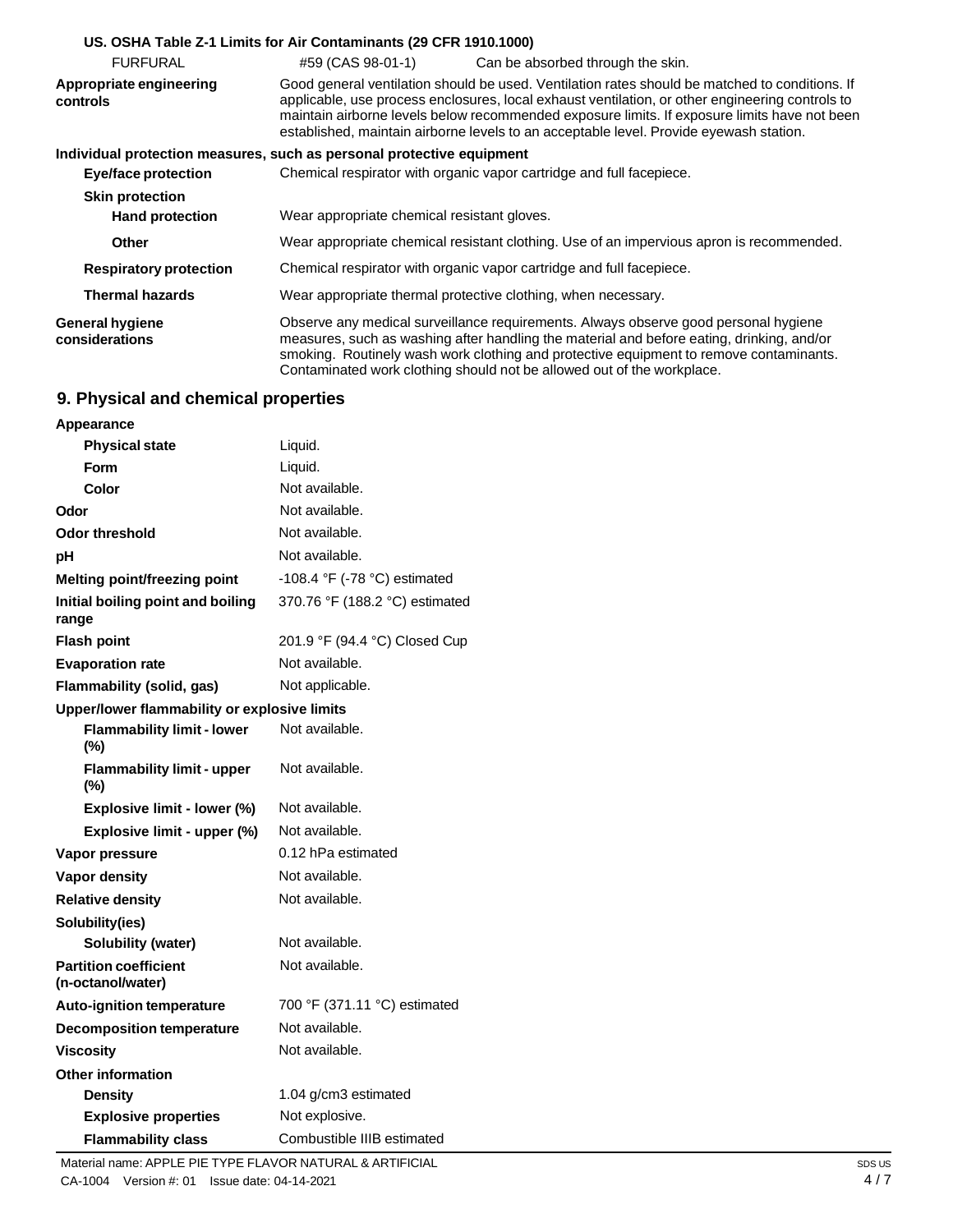| <b>Oxidizing properties</b> | Not oxidizing. |
|-----------------------------|----------------|
| <b>Refractive index</b>     | 1.432 - 1.462  |
| <b>Specific gravity</b>     | $1.06 - 1.09$  |

# **10. Stability and reactivity**

| <b>Reactivity</b>                            | The product is stable and non-reactive under normal conditions of use, storage and transport.                                                                            |
|----------------------------------------------|--------------------------------------------------------------------------------------------------------------------------------------------------------------------------|
| <b>Chemical stability</b>                    | Material is stable under normal conditions.                                                                                                                              |
| <b>Possibility of hazardous</b><br>reactions | No dangerous reaction known under conditions of normal use.                                                                                                              |
| <b>Conditions to avoid</b>                   | Keep away from heat, hot surfaces, sparks, open flames and other ignition sources. Avoid<br>temperatures exceeding the flash point. Contact with incompatible materials. |
| Incompatible materials                       | Strong oxidizing agents.                                                                                                                                                 |
| <b>Hazardous decomposition</b><br>products   | No hazardous decomposition products are known.                                                                                                                           |

# **11. Toxicological information**

### **Information on likely routes of exposure**

| <b>Inhalation</b>                                                                  | Prolonged inhalation may be harmful.                                                                                                                            |
|------------------------------------------------------------------------------------|-----------------------------------------------------------------------------------------------------------------------------------------------------------------|
| <b>Skin contact</b>                                                                | May cause an allergic skin reaction.                                                                                                                            |
| Eye contact                                                                        | Causes serious eye irritation.                                                                                                                                  |
| <b>Ingestion</b>                                                                   | Expected to be a low ingestion hazard.                                                                                                                          |
| Symptoms related to the<br>physical, chemical and<br>toxicological characteristics | Severe eye irritation. Symptoms may include stinging, tearing, redness, swelling, and blurred<br>vision. May cause an allergic skin reaction. Dermatitis. Rash. |

### **Information on toxicological effects**

### **Acute toxicity**

| <b>Components</b>                                     | <b>Species</b>                                                               | <b>Test Results</b>                                                                      |
|-------------------------------------------------------|------------------------------------------------------------------------------|------------------------------------------------------------------------------------------|
| <b>FURFURAL</b>                                       | #59 (CAS 98-01-1)                                                            |                                                                                          |
| Acute                                                 |                                                                              |                                                                                          |
| Oral                                                  |                                                                              |                                                                                          |
| LD50                                                  | Rat                                                                          | $127$ mg/kg                                                                              |
| <b>Skin corrosion/irritation</b>                      | Prolonged skin contact may cause temporary irritation.                       |                                                                                          |
| Serious eye damage/eye<br>irritation                  | Causes serious eye irritation.                                               |                                                                                          |
| <b>Respiratory or skin sensitization</b>              |                                                                              |                                                                                          |
| <b>Respiratory sensitization</b>                      | Not a respiratory sensitizer.                                                |                                                                                          |
| <b>Skin sensitization</b>                             | May cause an allergic skin reaction.                                         |                                                                                          |
| <b>Germ cell mutagenicity</b>                         | mutagenic or genotoxic.                                                      | No data available to indicate product or any components present at greater than 0.1% are |
| Carcinogenicity                                       | Suspected of causing cancer.                                                 |                                                                                          |
|                                                       | <b>IARC Monographs. Overall Evaluation of Carcinogenicity</b>                |                                                                                          |
| <b>FURFURAL</b>                                       | #59 (CAS 98-01-1)                                                            | 3 Not classifiable as to carcinogenicity to humans.                                      |
|                                                       | OSHA Specifically Regulated Substances (29 CFR 1910.1001-1052)               |                                                                                          |
| Not regulated.                                        |                                                                              |                                                                                          |
|                                                       | US. National Toxicology Program (NTP) Report on Carcinogens                  |                                                                                          |
| Not listed.                                           |                                                                              |                                                                                          |
| <b>Reproductive toxicity</b>                          | This product is not expected to cause reproductive or developmental effects. |                                                                                          |
| Specific target organ toxicity -<br>single exposure   | Not classified.                                                              |                                                                                          |
| Specific target organ toxicity -<br>repeated exposure | Not classified.                                                              |                                                                                          |
| <b>Aspiration hazard</b>                              | Not an aspiration hazard.                                                    |                                                                                          |
| <b>Chronic effects</b>                                | Prolonged inhalation may be harmful.                                         |                                                                                          |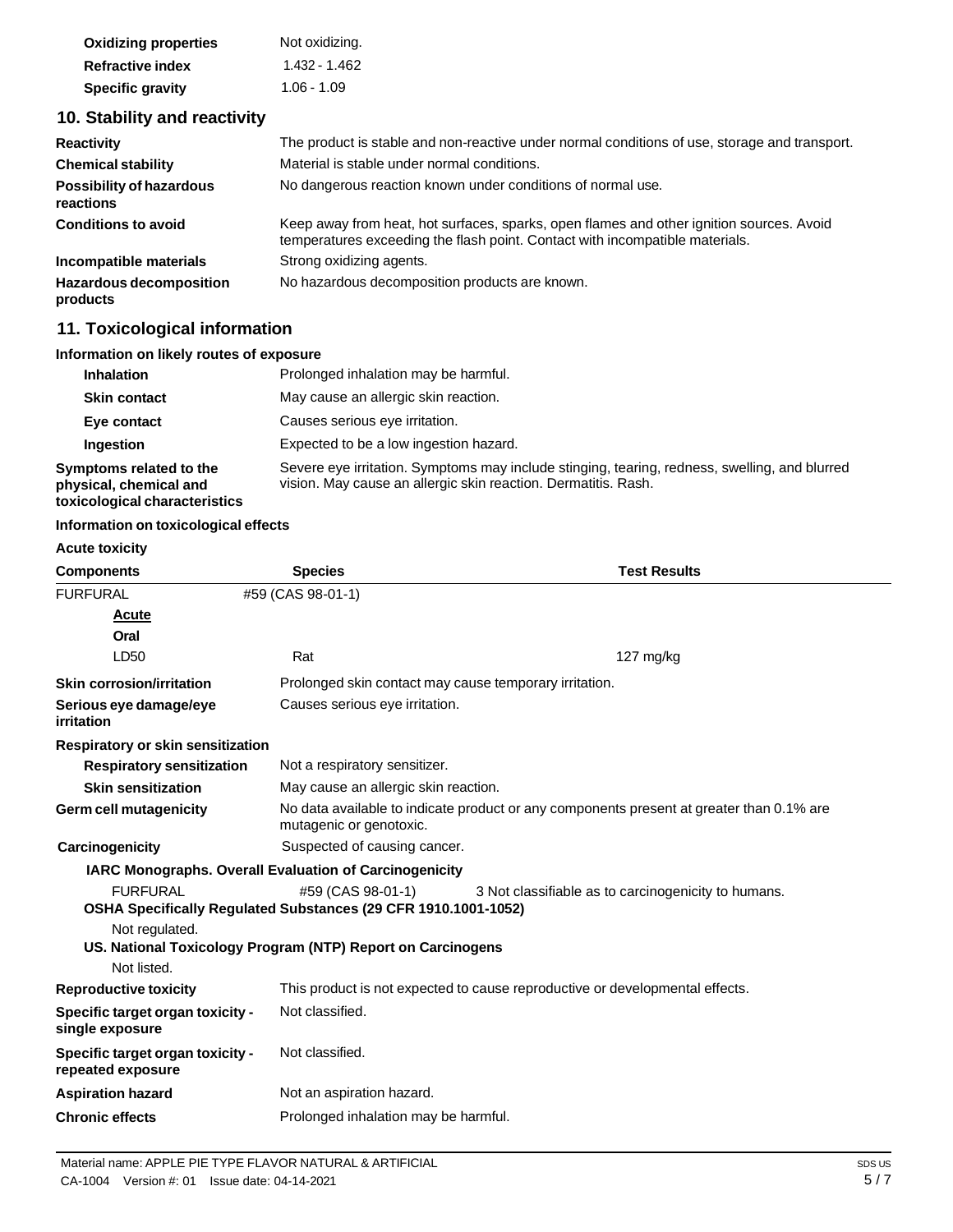# **12. Ecological information**

| $12.$ Loorogioal IIIIonianoni                     |                                                                                                                                                                                                       |         |
|---------------------------------------------------|-------------------------------------------------------------------------------------------------------------------------------------------------------------------------------------------------------|---------|
| <b>Ecotoxicity</b>                                | The product is not classified as environmentally hazardous. However, this does not exclude the<br>possibility that large or frequent spills can have a harmful or damaging effect on the environment. |         |
| Persistence and degradability                     | No data is available on the degradability of any ingredients in the mixture.                                                                                                                          |         |
| <b>Bioaccumulative potential</b>                  |                                                                                                                                                                                                       |         |
| Partition coefficient n-octanol / water (log Kow) |                                                                                                                                                                                                       |         |
| <b>FURFURAL</b>                                   | #59                                                                                                                                                                                                   | 0.41    |
| <b>HEXYL ALCOHOL</b>                              | #90                                                                                                                                                                                                   | 2.03    |
| PROPYLENE GLYCOL                                  | NOM NFI                                                                                                                                                                                               | $-0.92$ |
| VANILLIN #234                                     |                                                                                                                                                                                                       | 1.37    |
| Mobility in soil                                  | No data available.                                                                                                                                                                                    |         |
| Other adverse effects                             | No other adverse environmental effects (e.g. ozone depletion, photochemical ozone creation<br>potential, endocrine disruption, global warming potential) are expected from this component.            |         |
| 13. Disposal considerations                       |                                                                                                                                                                                                       |         |
|                                                   |                                                                                                                                                                                                       |         |

| <b>Disposal instructions</b>             | Collect and reclaim or dispose in sealed containers at licensed waste disposal site. Dispose of<br>contents/container in accordance with local/regional/national/international regulations.                            |
|------------------------------------------|------------------------------------------------------------------------------------------------------------------------------------------------------------------------------------------------------------------------|
| Local disposal regulations               | Dispose in accordance with all applicable regulations.                                                                                                                                                                 |
| Hazardous waste code                     | The waste code should be assigned in discussion between the user, the producer and the waste<br>disposal company.                                                                                                      |
| Waste from residues / unused<br>products | Dispose of in accordance with local regulations. Empty containers or liners may retain some<br>product residues. This material and its container must be disposed of in a safe manner (see:<br>Disposal instructions). |
| <b>Contaminated packaging</b>            | Since emptied containers may retain product residue, follow label warnings even after container is<br>emptied. Empty containers should be taken to an approved waste handling site for recycling or<br>disposal.       |

# **14. Transport information**

### **DOT**

Not regulated as dangerous goods.

# **IATA** Not regulated as dangerous goods.

**IMDG**

Not regulated as dangerous goods.

#### **Transport in bulk according to** Not established. **Annex II of MARPOL 73/78 and the IBC Code**

# **15. Regulatory information**

| <b>US federal regulations</b>                               | This product is a "Hazardous Chemical" as<br>Standard, 29 CFR 1910.1200. |         |
|-------------------------------------------------------------|--------------------------------------------------------------------------|---------|
| <b>Toxic Substances Control Act (TSCA)</b>                  |                                                                          |         |
|                                                             | TSCA Section 12(b) Export Notification (40 CFR 707, Subpt. D)            |         |
| Not regulated.                                              |                                                                          |         |
| <b>CERCLA Hazardous Substance List (40 CFR 302.4)</b>       |                                                                          |         |
| <b>FURFURAL</b>                                             | #59 (CAS 98-01-1)                                                        | Listed. |
| <b>SARA 304 Emergency release notification</b>              |                                                                          |         |
| Not regulated.                                              |                                                                          |         |
|                                                             | OSHA Specifically Regulated Substances (29 CFR 1910.1001-1052)           |         |
| Not regulated.                                              |                                                                          |         |
| Superfund Amendments and Reauthorization Act of 1986 (SARA) |                                                                          |         |
| <b>SARA 302 Extremely hazardous substance</b>               |                                                                          |         |
| Not listed.                                                 |                                                                          |         |
| SARA 311/312 Hazardous<br>chemical                          | No (Exempt)                                                              |         |
| SARA 313 (TRI reporting)<br>Not regulated.                  |                                                                          |         |

defined by the OSHA Hazard Communication